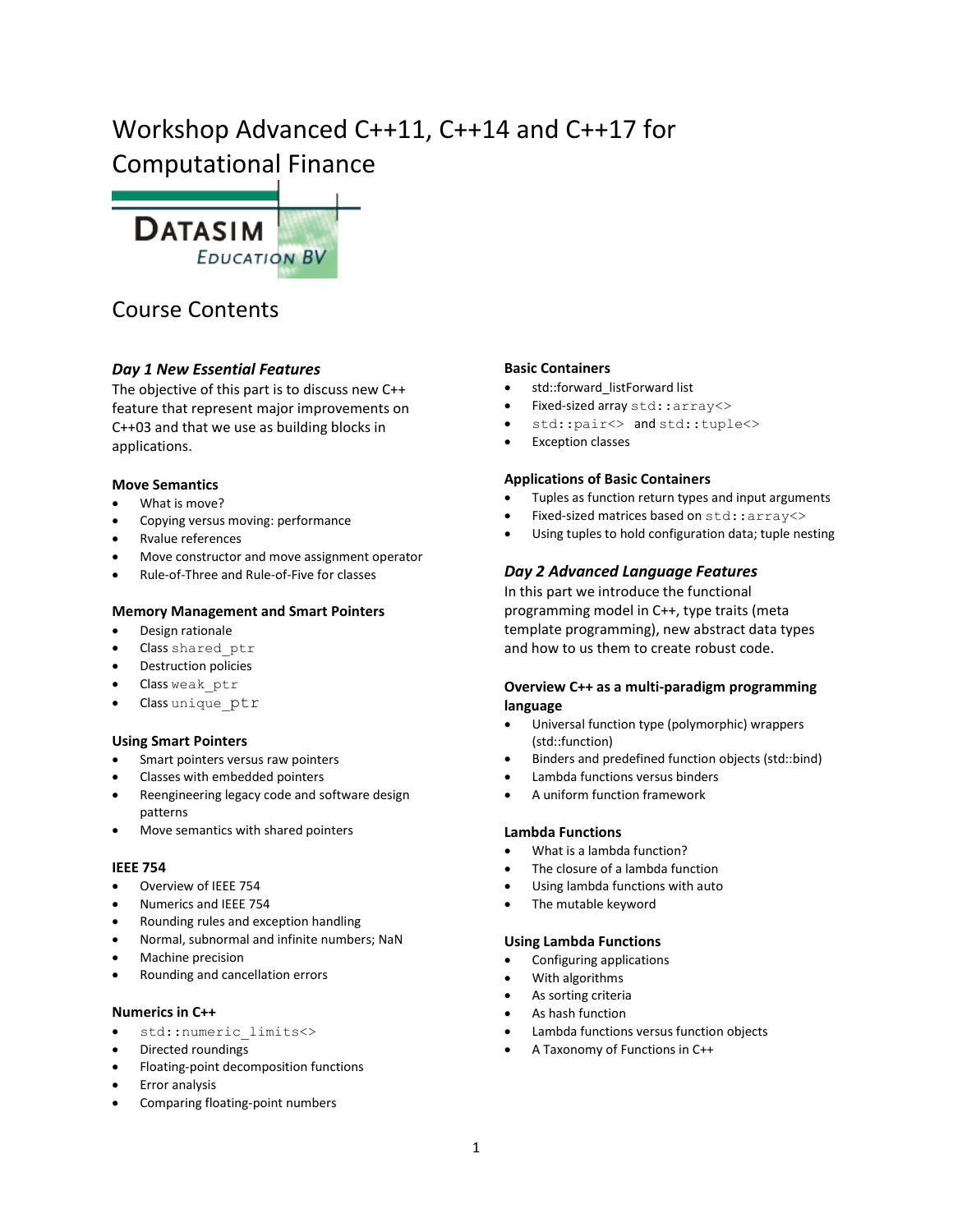#### **Function Pointers and free Functions**

- Object and static member functions
- Function objects
- Lambda functions
- Events and signals (Boost signals2 library)

#### **Introduction to Type Traits**

- Introduction to metaprogramming
- Defining behaviour based on type
- Type categories
- Using type traits in applications and libraries

#### **Type Categories**

- Primary (is a generic type of a given type?)
- Composite (is a type scalar, compound or object?)
- Properties (e.g. is a class abstract)
- Relationships (comparing types In some way)

#### **Some Applications of Type Traits**

- Robust numerics libraries
- Compile-time *Bridge* design pattern
- Type-independent code

#### **Advanced Data Containers and Types**

- **Bitsets**
- Hash function and hash table
- Unordered containers
- C++17 variant type

#### **Random Number Generation and Statistical Distributions**

- Random number engines (basic, adapters and adapters with predefined parameters)
- Seeding an engine and a collection of engines
- Univariate distributions in C++11
- Some applications
- A generic class for generating variates of an arbitrary distribution
- **The new C++ Memory Model**
- Sequential consistency
- Ordering non-atomic operations
- Relaxed consistency models
- Total order

# *Day 3 Libraries and Modern Software Design in C++*

We introduce a number of C++11 libraries that are important for computational finance, in particular libraries for random number generation, multithreading and multitasking. We also gibe a short critique of traditional software design patterns and how we replace them by modern multiparadigm-based patterns in C++. We also show

how system decomposition works and how to design parallel code for finance.

#### **Introduction to C++ Threads**

- What is a thread?
- Creating a thread with various callable objects
- Thread function: pros and cons
- Waiting on a thread; detaching a thread
- Using lambda functions

#### **Atomics**

- Atomic types and atomic operations
- Atomic load, store, increment, decrement
- Atomic flags
- Smart pointers and thread-safe pointer interface

#### **Quick Review of Gamma (GOF) Patterns**

- Core techniques: subtype polymorphism and composition
- Summary of creational, structural and behavioural patterns
- 'Pattern pruning' and redundant patterns
- Most important patterns

#### **Modern Software Design in C++11**

- Distinguishing between object structure and object behaviour
- Multi-paradigm design patterns in C++11
- High-priority patterns

#### **Walkthrough: Monte Carlo Model Case (C++11), I**

- System decomposition and logical components
- Designing physical components
- Assembling and configuring the application
- Extending the functionality

# *Day 4 Interoperability, Applications and Performance*

In this last part we set up a student project to analyse, design and implement two miniapplications using the techniques from the first three days. In particular, we focus on the requirements for PDE (one-factor and two-factor models) and Monte Carlo applications and we create the final software product in a series of prototypes, with each prototype delivering more functionality than its predecessor.

We provide the PDE and Monte algorithms that you design and implement in C++. The percentage theory/practice in this part is approximately 30%/70%.